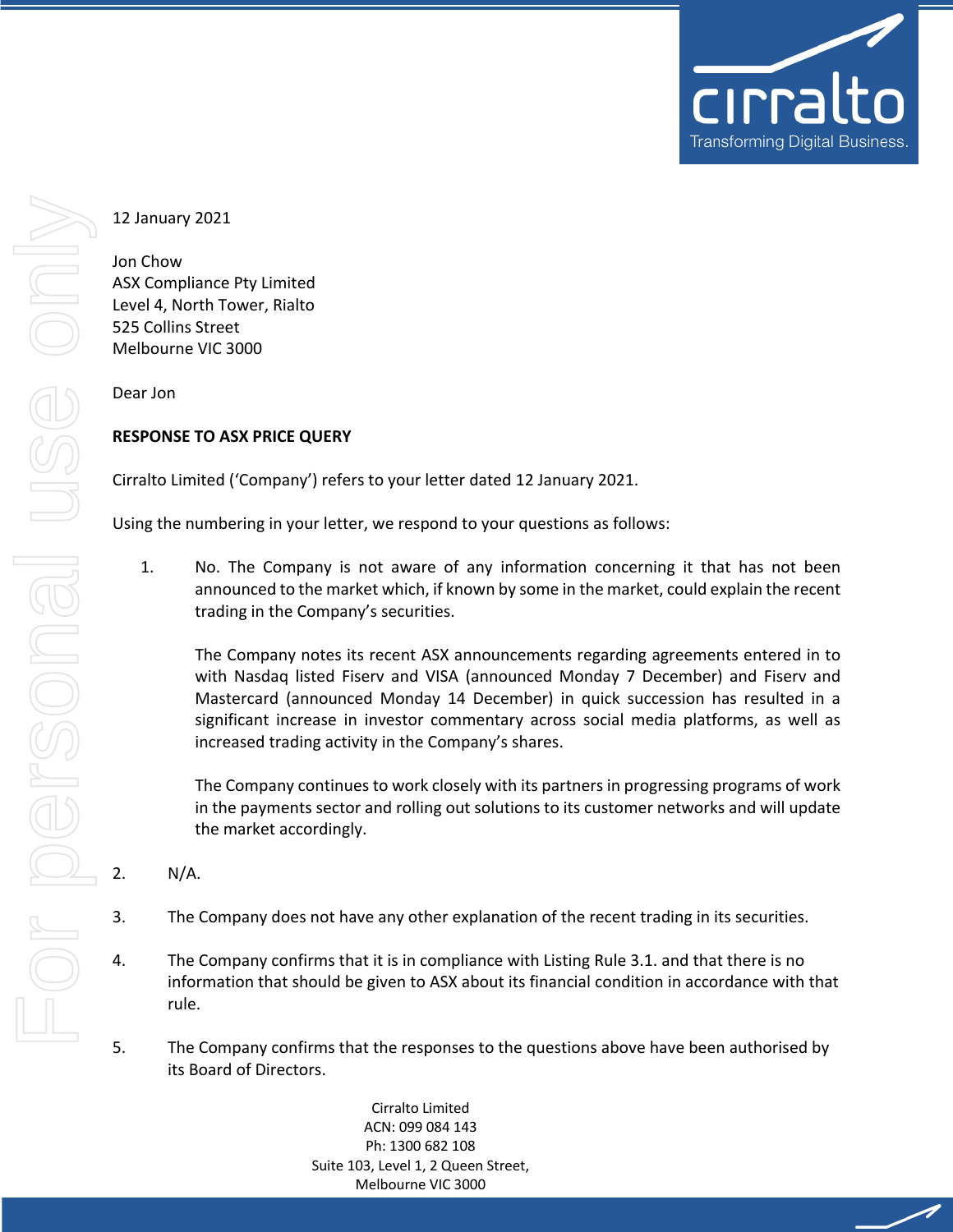# Yours sincerely

Justyn Stedwell Company Secretary On behalf of the Board of Directors Cirralto Limited

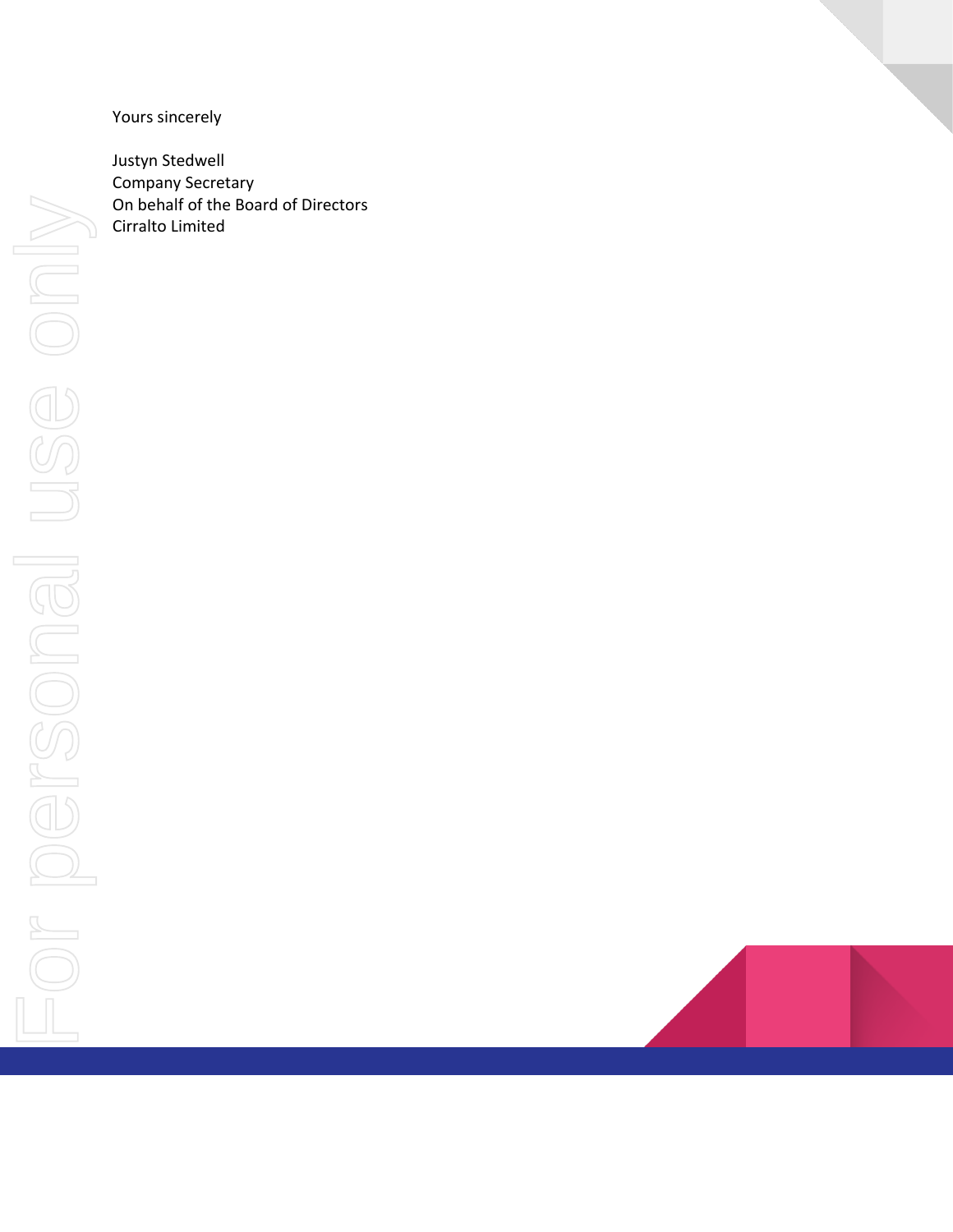

Mr Justyn Stedwell Company Secretary Cirralto Limited Suite 103, Level 1, 2 Queen Street Melbourne VIC 3000

By email: justyn@stedwell.com.au

Dear Mr Stedwell

## **Cirralto Limited ('CRO'): Price - Query**

ASX refers to the following:

- A. The change in the price of CRO's securities from a low of \$0.040 on 6 January 2021 to a high of \$0.053 today.
- B. The significant increase in the volume of CRO's securities traded today.

## **Request for information**

In light of this, ASX asks CRO to respond separately to each of the following questions and requests for information:

- 1. Is CRO aware of any information concerning it that has not been announced to the market which, if known by some in the market, could explain the recent trading in its securities?
- 2. If the answer to question 1 is "yes".
	- (a) Is CRO relying on Listing Rule 3.1A not to announce that information under Listing Rule 3.1? Please note that the recent trading in CRO's securities would suggest to ASX that such information may have ceased to be confidential and therefore CRO may no longer be able to rely on Listing Rule 3.1A. Accordingly, if the answer to this question is "yes", you need to contact us immediately to discuss the situation.
	- (b) Can an announcement be made immediately? Please note, if the answer to this question is "no", you need to contact us immediately to discuss requesting a trading halt (see below).
	- (c) If an announcement cannot be made immediately, why not and when is it expected that an announcement will be made?
- 3. If the answer to question 1 is "no", is there any other explanation that CRO may have for the recent trading in its securities?
- 4. Please confirm that CRO is complying with the Listing Rules and, in particular, Listing Rule 3.1.
- 5. Please confirm that CRO's responses to the questions above have been authorised and approved under its published continuous disclosure policy or otherwise by its board or an officer of CRO with delegated authority from the board to respond to ASX on disclosure matters.

#### **When and where to send your response**

This request is made under Listing Rule 18.7. Your response is required as soon as reasonably possible and, in any event, by no later than **9.30 AM AEDT Tuesday, 12 January 2021**. You should note that if the information requested by this letter is information required to be given to ASX under Listing Rule 3.1 and it does not fall within the exceptions mentioned in Listing Rule 3.1A, CRO's obligation is to disclose the information